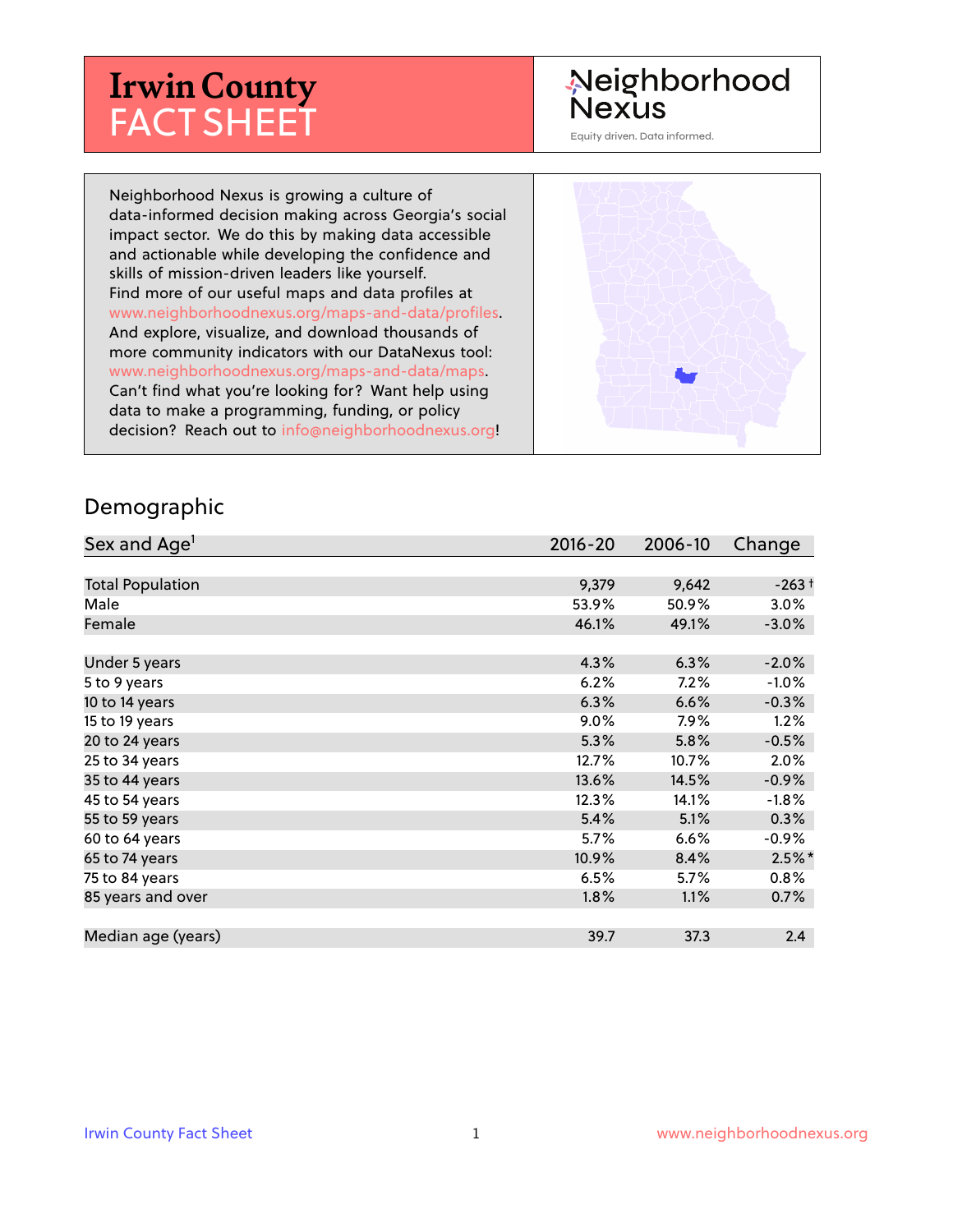# Demographic, continued...

| Race <sup>2</sup>                                            | $2016 - 20$ | 2006-10 | Change     |
|--------------------------------------------------------------|-------------|---------|------------|
| <b>Total population</b>                                      | 9,379       | 9,642   | $-263+$    |
| One race                                                     | 99.8%       | 99.8%   | 0.0%       |
| White                                                        | 70.0%       | 71.3%   | $-1.3%$    |
| <b>Black or African American</b>                             | 28.9%       | 26.7%   | 2.2%       |
| American Indian and Alaska Native                            | 0.4%        | 1.0%    | $-0.6%$    |
| Asian                                                        | 0.4%        | 0.0%    | 0.4%       |
| Native Hawaiian and Other Pacific Islander                   | 0.0%        | 0.0%    | 0.0%       |
| Some other race                                              | 0.2%        | 0.9%    | $-0.7%$    |
| Two or more races                                            | 0.2%        | 0.2%    | $-0.0%$    |
| Race alone or in combination with other race(s) <sup>3</sup> | $2016 - 20$ | 2006-10 | Change     |
| Total population                                             | 9,379       | 9,642   | $-263+$    |
| White                                                        | 70.2%       | 71.5%   | $-1.3%$    |
| <b>Black or African American</b>                             | 28.9%       | 26.9%   | 2.0%       |
| American Indian and Alaska Native                            | 0.4%        | 1.0%    | $-0.6%$    |
| Asian                                                        | 0.4%        | 0.0%    | 0.4%       |
| Native Hawaiian and Other Pacific Islander                   | 0.0%        | 0.0%    | 0.0%       |
| Some other race                                              | 0.4%        | 0.9%    | $-0.5%$    |
| Hispanic or Latino and Race <sup>4</sup>                     | $2016 - 20$ | 2006-10 | Change     |
| Total population                                             | 9,379       | 9,642   | $-263+$    |
| Hispanic or Latino (of any race)                             | 4.1%        | 2.6%    | 1.5%       |
| Not Hispanic or Latino                                       | 95.9%       | 97.4%   | $-1.5%$    |
| White alone                                                  | 66.4%       | 70.5%   | $-4.0\%$ * |
| Black or African American alone                              | 28.5%       | 26.7%   | 1.9%       |
| American Indian and Alaska Native alone                      | 0.4%        | 0.1%    | $0.3\%$ *  |
| Asian alone                                                  | 0.4%        | 0.0%    | 0.4%       |
| Native Hawaiian and Other Pacific Islander alone             | 0.0%        | 0.0%    | 0.0%       |
| Some other race alone                                        | 0.2%        | 0.0%    | 0.2%       |
| Two or more races                                            | 0.0%        | 0.2%    | $-0.2%$    |
| U.S. Citizenship Status <sup>5</sup>                         | $2016 - 20$ | 2006-10 | Change     |
| Foreign-born population                                      | 133         | 193     | $-60$      |
| Naturalized U.S. citizen                                     | 63.2%       | 6.2%    | 56.9%*     |
| Not a U.S. citizen                                           | 36.8%       | 93.8%   | $-56.9%$   |
|                                                              | $2016 - 20$ | 2006-10 |            |
| Citizen, Voting Age Population <sup>6</sup>                  |             |         | Change     |
| Citizen, 18 and over population                              | 7,335       | 7,053   | 282        |
| Male                                                         | 53.2%       | 49.4%   | $3.8\%$ *  |
| Female                                                       | 46.8%       | 50.6%   | $-3.8%$    |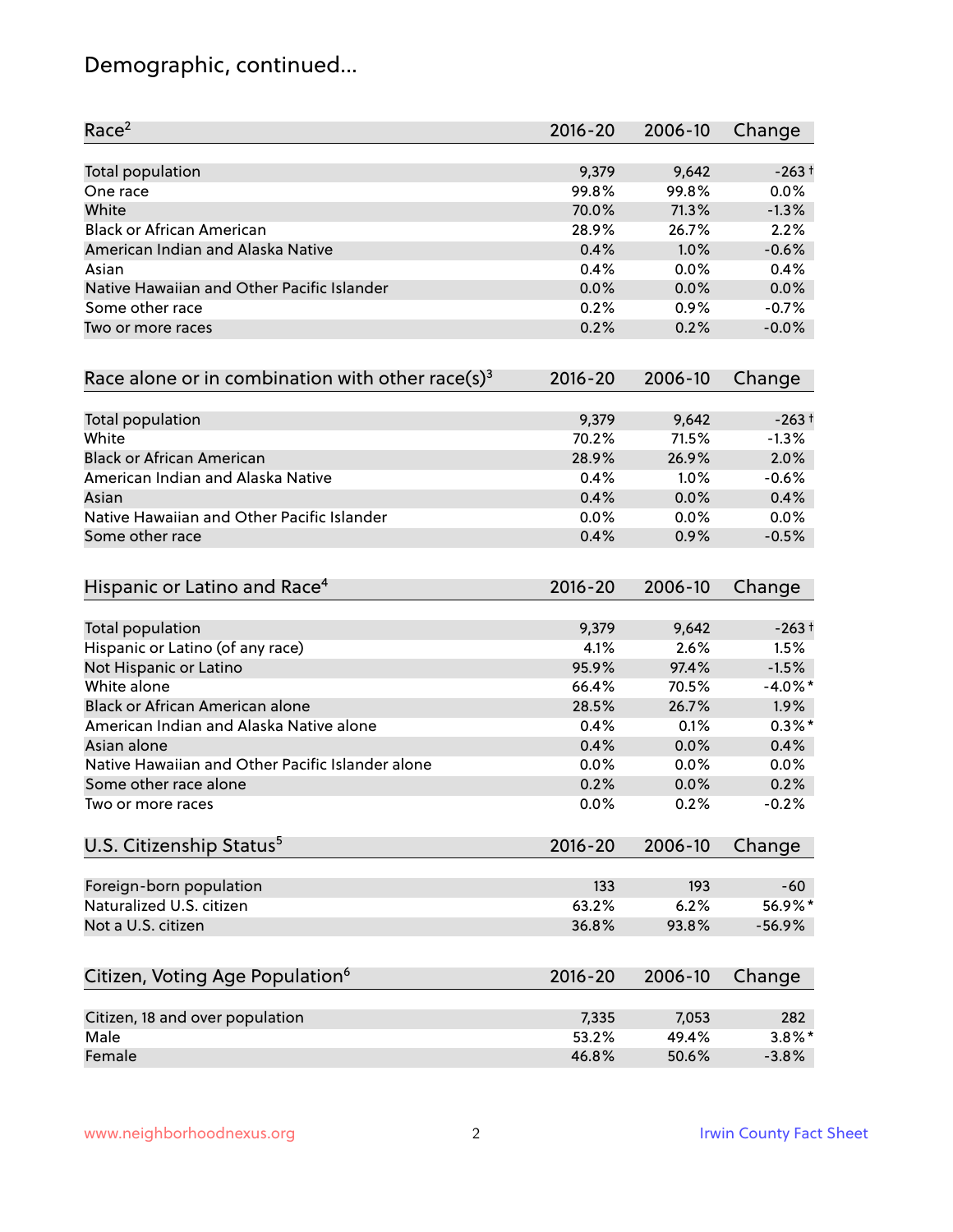#### Economic

| Income <sup>7</sup>                                 | $2016 - 20$ | 2006-10 | Change    |
|-----------------------------------------------------|-------------|---------|-----------|
|                                                     |             |         |           |
| All households                                      | 3,477       | 3,339   | 138       |
| Less than \$10,000                                  | 11.6%       | 12.0%   | $-0.4%$   |
| \$10,000 to \$14,999                                | 6.0%        | 6.9%    | $-0.9%$   |
| \$15,000 to \$24,999                                | 16.1%       | 12.8%   | 3.3%      |
| \$25,000 to \$34,999                                | 11.0%       | 15.5%   | $-4.5%$   |
| \$35,000 to \$49,999                                | 11.8%       | 10.0%   | 1.8%      |
| \$50,000 to \$74,999                                | 23.2%       | 24.4%   | $-1.2%$   |
| \$75,000 to \$99,999                                | 6.7%        | 7.1%    | $-0.4%$   |
| \$100,000 to \$149,999                              | 9.0%        | 8.1%    | 0.9%      |
| \$150,000 to \$199,999                              | 1.1%        | 2.6%    | $-1.5%$   |
| \$200,000 or more                                   | 3.5%        | 0.6%    | $2.9\%$ * |
| Median household income (dollars)                   | 41,484      | 38,376  | 3,108     |
| Mean household income (dollars)                     | 54,749      | 50,062  | 4,687     |
| With earnings                                       | 67.8%       | 71.9%   | $-4.1%$   |
| Mean earnings (dollars)                             | 58,547      | 54,059  | 4,488     |
| <b>With Social Security</b>                         | 36.8%       | 36.6%   | 0.2%      |
| Mean Social Security income (dollars)               | 17,735      | 14,482  | 3,253     |
| With retirement income                              | 21.2%       | 20.8%   | 0.4%      |
| Mean retirement income (dollars)                    | 24,135      | 19,063  | 5,072     |
| With Supplemental Security Income                   | 4.0%        | 6.5%    | $-2.5%$   |
| Mean Supplemental Security Income (dollars)         | 11,199      | 6,988   | $4,212*$  |
| With cash public assistance income                  | 0.9%        | 1.2%    | $-0.3%$   |
| Mean cash public assistance income (dollars)        | 2,073       | 1,059   | $1,014*$  |
| With Food Stamp/SNAP benefits in the past 12 months | 13.5%       | 14.0%   | $-0.5%$   |
|                                                     |             |         |           |
| Families                                            | 2,261       | 2,474   | $-213$    |
| Less than \$10,000                                  | 8.9%        | 10.5%   | $-1.6%$   |
| \$10,000 to \$14,999                                | 1.5%        | 0.6%    | 0.9%      |
| \$15,000 to \$24,999                                | 11.8%       | 11.8%   | $-0.1%$   |
| \$25,000 to \$34,999                                | 8.9%        | 14.5%   | $-5.6%$   |
| \$35,000 to \$49,999                                | 10.3%       | 10.3%   | 0.1%      |
| \$50,000 to \$74,999                                | 29.0%       | 28.1%   | 0.9%      |
| \$75,000 to \$99,999                                | 9.1%        | 9.6%    | $-0.5%$   |
| \$100,000 to \$149,999                              | 13.5%       | 10.2%   | 3.3%      |
| \$150,000 to \$199,999                              | 1.7%        | 3.6%    | $-1.9%$   |
| \$200,000 or more                                   | 5.3%        | 0.8%    | 4.5%*     |
| Median family income (dollars)                      | 58,538      | 51,262  | $7,276*$  |
| Mean family income (dollars)                        | 69,128      | 57,904  | $11,224*$ |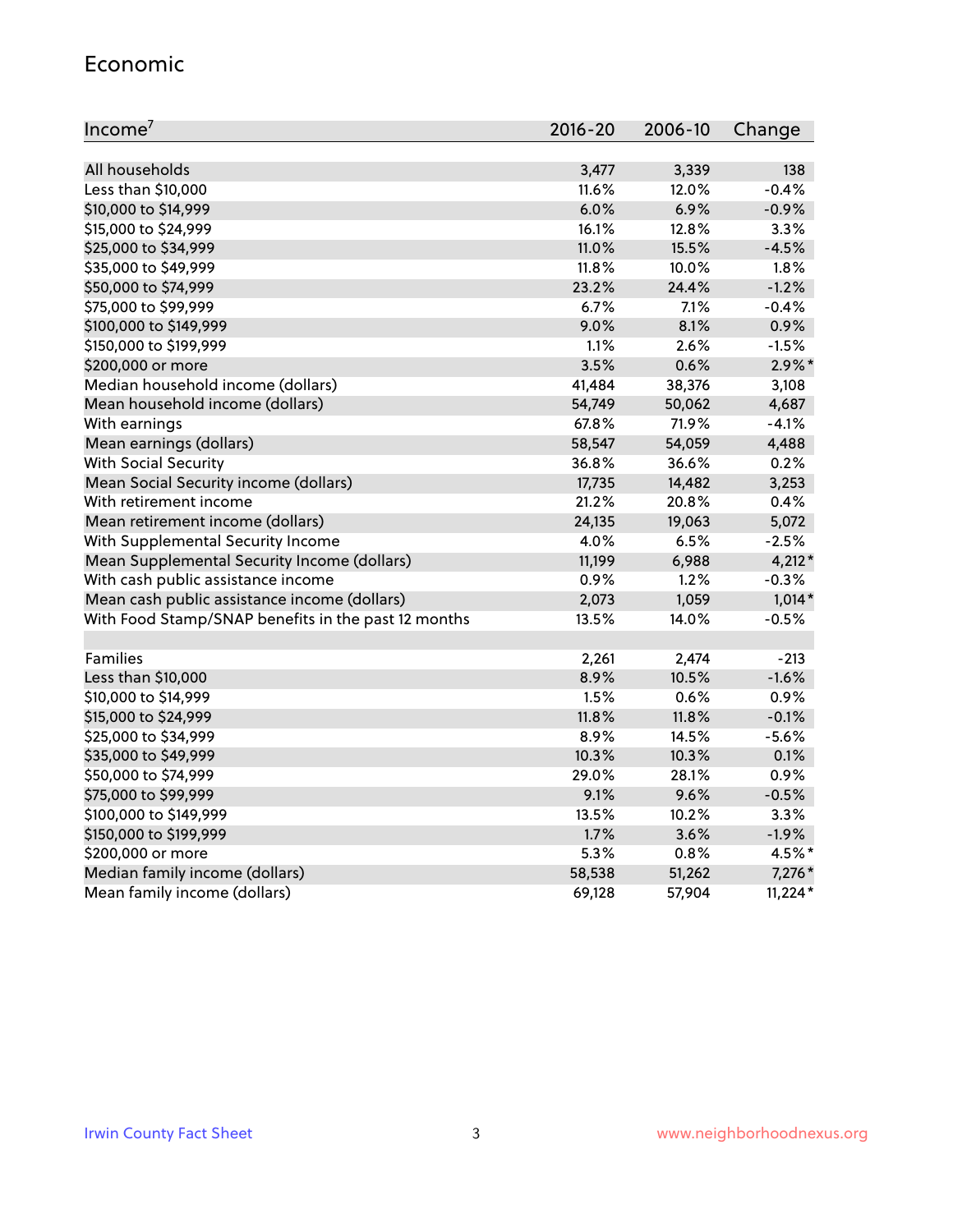#### Economic, continued...

| Income, continued <sup>8</sup>                                        | $2016 - 20$   | 2006-10        | Change             |
|-----------------------------------------------------------------------|---------------|----------------|--------------------|
|                                                                       |               |                |                    |
| Nonfamily households                                                  | 1,216         | 865            | 351                |
| Median nonfamily income (dollars)                                     | 21,667        | 14,713         | $6,954*$           |
| Mean nonfamily income (dollars)                                       | 27,753        | 21,552         | 6,200              |
| Median earnings for workers (dollars)                                 | 22,446        | 19,419         | 3,027              |
| Median earnings for male full-time, year-round workers                | 41,539        | 40,070         | 1,469              |
| (dollars)                                                             |               |                |                    |
| Median earnings for female full-time, year-round workers<br>(dollars) | 25,863        | 23,786         | 2,077              |
| Per capita income (dollars)                                           | 21,123        | 16,561         | 4,561              |
|                                                                       |               |                |                    |
| Families and People Below Poverty Level <sup>9</sup>                  | $2016 - 20$   | 2006-10        | Change             |
| <b>All families</b>                                                   |               |                |                    |
|                                                                       | 15.6%         | 14.9%<br>23.0% | 0.7%               |
| With related children under 18 years                                  | 25.7%         |                | 2.7%               |
| With related children under 5 years only                              | 28.8%<br>8.7% | 34.6%          | $-5.8%$            |
| Married couple families                                               |               | 1.9%           | $6.9\%$ *          |
| With related children under 18 years                                  | 13.4%         | 4.3%           | $9.1\%$ *          |
| With related children under 5 years only                              | 0.0%          | 14.3%          | $-14.3%$           |
| Families with female householder, no husband present                  | 37.3%         | 46.3%          | $-9.0%$            |
| With related children under 18 years                                  | 45.5%         | 76.7%          | $-31.3%$           |
| With related children under 5 years only                              | 48.5%         | 100.0%         | $-51.5%$           |
| All people                                                            | 22.1%         | 25.4%          | $-3.3%$            |
| Under 18 years                                                        | 27.2%         | 34.1%          | $-6.9%$            |
| Related children under 18 years                                       | 27.2%         | 33.4%          | $-6.2%$            |
| Related children under 5 years                                        | 21.8%         | 34.4%          | $-12.6%$           |
| Related children 5 to 17 years                                        | 28.5%         | 33.0%          | $-4.5%$            |
| 18 years and over                                                     | 20.7%         | 22.3%          | $-1.6%$            |
| 18 to 64 years                                                        | 22.6%         | 24.2%          | $-1.5%$            |
| 65 years and over                                                     | 14.7%         | 15.3%          | $-0.6%$            |
| People in families                                                    | 18.8%         | 17.1%          | 1.7%               |
| Unrelated individuals 15 years and over                               | 38.3%         | 55.4%          | $-17.2%$           |
| Non-Hispanic white people                                             | 13.0%         | 19.0%          | $-6.0%$            |
| Black or African-American people                                      | 43.3%         | 38.2%          | 5.1%               |
| Asian people                                                          | 0.0%          | (X)            | $(X)$ <sup>+</sup> |
| Hispanic or Latino people                                             | 25.3%         | 69.8%          | $-44.5%$           |
|                                                                       |               |                |                    |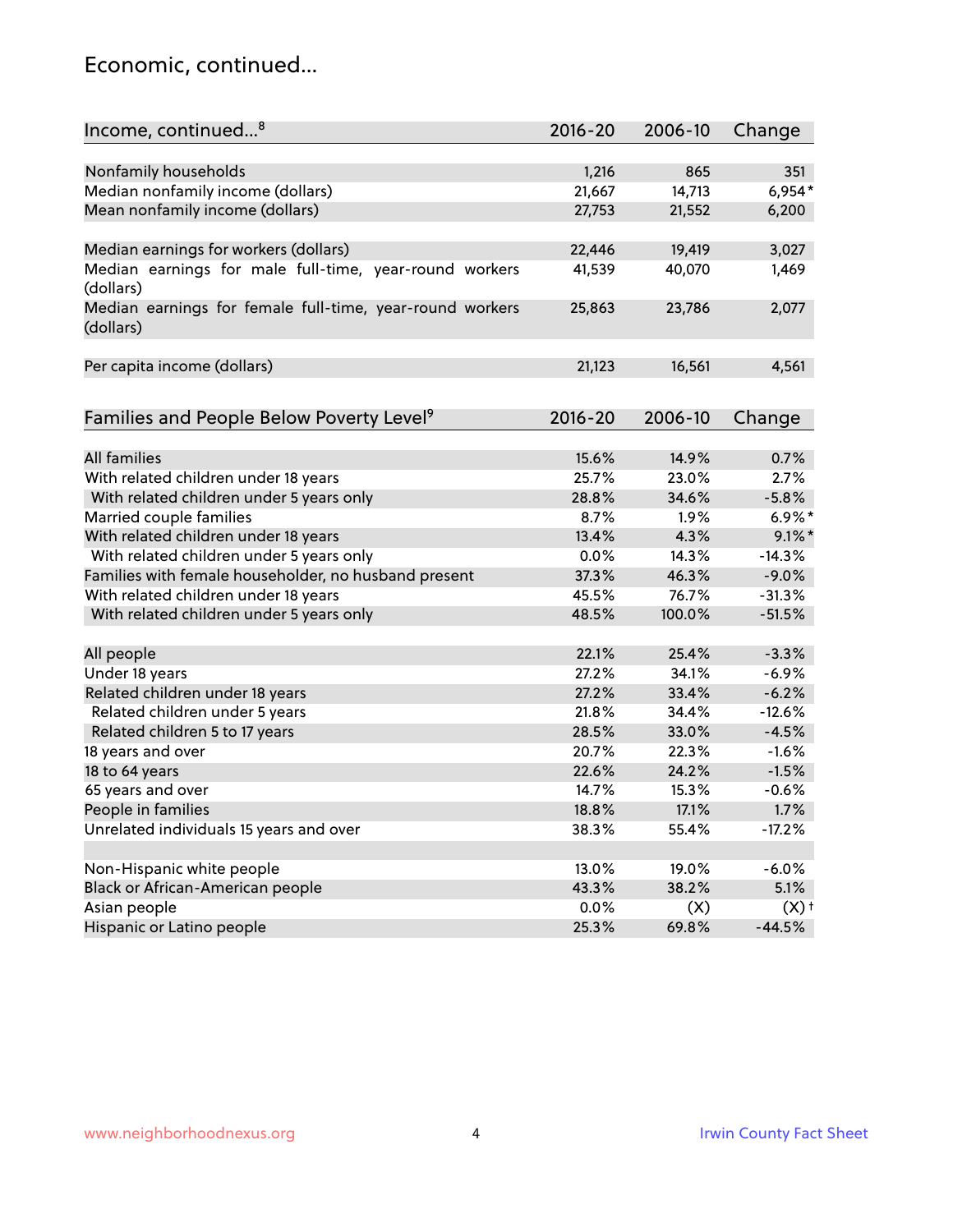# Employment

| Employment Status <sup>10</sup>                                                               | 2010        | 2020    | Change     |
|-----------------------------------------------------------------------------------------------|-------------|---------|------------|
| In Labor Force                                                                                | 3,467       | 3,674   | 3,674      |
| <b>Unemployment Rate</b>                                                                      | 5.5%        | 14.7%   | $-9.2%$    |
| Industry <sup>11</sup>                                                                        | $2016 - 20$ | 2006-10 | Change     |
|                                                                                               |             |         |            |
| Civilian employed population 16 years and over                                                | 3,773       | 3,469   | 304        |
| Agriculture, forestry, fishing and hunting, and mining                                        | 7.7%        | 11.8%   | $-4.2%$    |
| Construction                                                                                  | 5.5%        | 3.8%    | 1.7%       |
| Manufacturing                                                                                 | 13.9%       | 16.6%   | $-2.7%$    |
| Wholesale trade                                                                               | 2.4%        | 1.7%    | 0.7%       |
| Retail trade                                                                                  | 16.6%       | 8.2%    | $8.4\%$ *  |
| Transportation and warehousing, and utilities                                                 | 9.9%        | 6.1%    | 3.7%       |
| Information                                                                                   | 0.7%        | 0.4%    | 0.3%       |
| Finance and insurance, and real estate and rental and leasing                                 | 3.7%        | 3.7%    | 0.1%       |
| Professional, scientific, and management, and administrative<br>and waste management services | 5.6%        | 3.6%    | 2.0%       |
| Educational services, and health care and social assistance                                   | 22.7%       | 23.1%   | $-0.3%$    |
| Arts, entertainment, and recreation, and accommodation and<br>food services                   | 4.8%        | 6.5%    | $-1.6%$    |
| Other services, except public administration                                                  | 1.7%        | 7.4%    | $-5.7\%$ * |
| <b>Public administration</b>                                                                  | 4.8%        | 7.1%    | $-2.3%$    |
| Occupation <sup>12</sup>                                                                      | $2016 - 20$ | 2006-10 | Change     |
|                                                                                               |             |         |            |
| Civilian employed population 16 years and over                                                | 3,773       | 3,469   | 304        |
| Management, business, science, and arts occupations                                           | 26.5%       | 25.6%   | 0.9%       |
| Service occupations                                                                           | 13.1%       | 15.4%   | $-2.3%$    |
| Sales and office occupations                                                                  | 18.0%       | 20.0%   | $-2.0%$    |
| Natural<br>resources,<br>construction,<br>and<br>maintenance<br>occupations                   | 13.7%       | 14.1%   | $-0.4%$    |
| Production, transportation, and material moving occupations                                   | 28.8%       | 25.0%   | 3.8%       |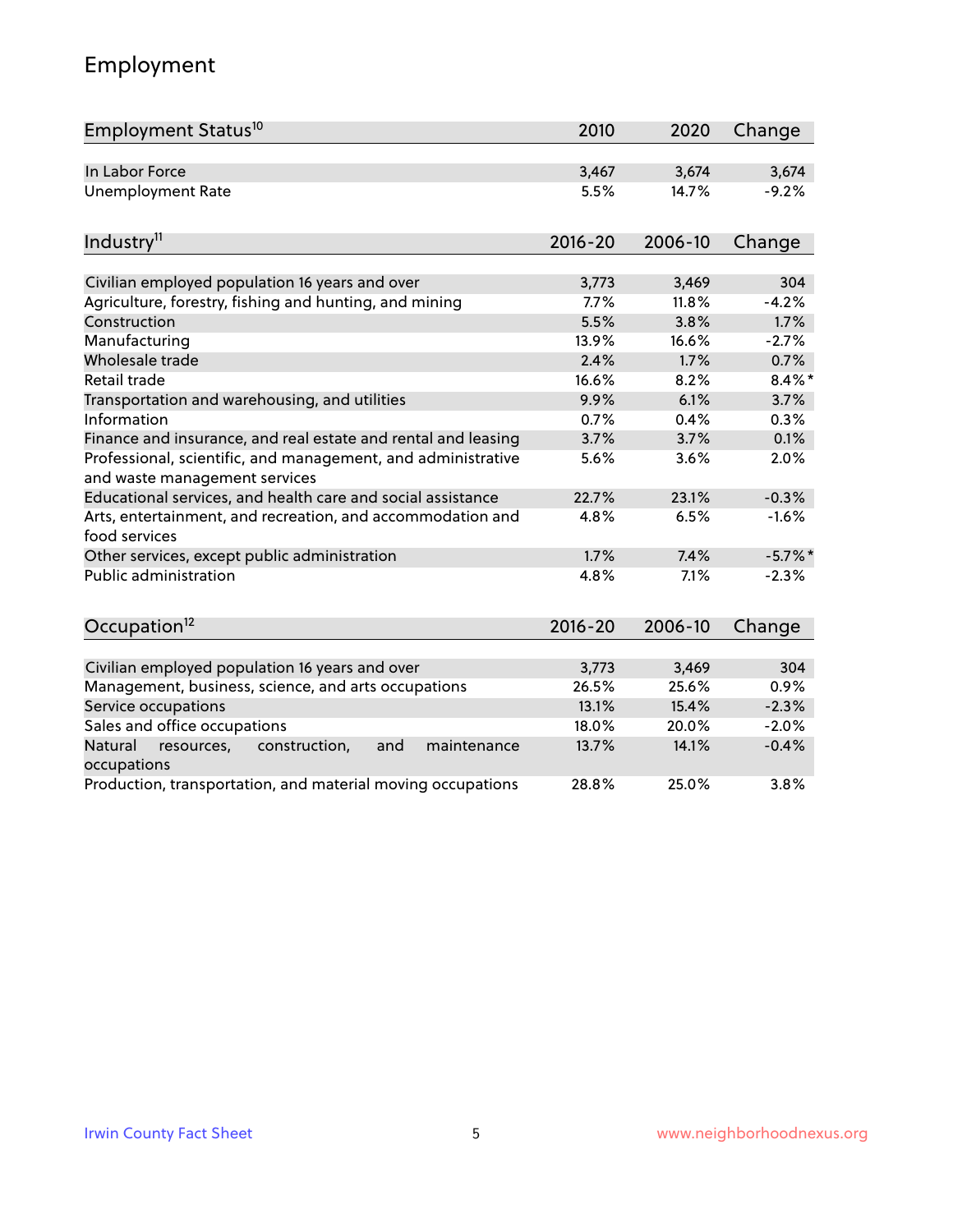# Employment, continued...

| Class of Worker <sup>13</sup>                          | $2016 - 20$    | 2006-10 | Change   |
|--------------------------------------------------------|----------------|---------|----------|
| Civilian employed population 16 years and over         | 3,773          | 3,469   | 304      |
| Private wage and salary workers                        | 74.8%          | 67.3%   | 7.5%     |
| Government workers                                     | 19.4%          | 22.0%   | $-2.5%$  |
| Self-employed in own not incorporated business workers | 5.6%           | 8.2%    | $-2.6%$  |
| Unpaid family workers                                  | 0.2%           | 2.5%    | $-2.3%$  |
|                                                        |                |         |          |
| Job Flows <sup>14</sup>                                | 2019           | 2010    | Change   |
|                                                        |                |         |          |
| Total Jobs in county                                   | 1,925<br>41.5% | 2,112   | $-187$   |
| Held by residents of county                            |                | 44.3%   | $-2.8%$  |
| Held by non-residents of county                        | 58.5%          | 55.7%   | 2.8%     |
| Jobs by Industry Sector <sup>15</sup>                  | 2019           | 2010    | Change   |
| Total Jobs in county                                   | 1,925          | 2,112   | $-187$   |
| Goods Producing sectors                                | 26.4%          | 14.1%   | 12.3%    |
| Trade, Transportation, and Utilities sectors           | 14.4%          | 15.9%   | $-1.5%$  |
| All Other Services sectors                             | 59.2%          | 70.0%   | $-10.8%$ |
|                                                        |                |         |          |
| Total Jobs in county held by county residents          | 798            | 935     | $-137$   |
| <b>Goods Producing sectors</b>                         | 21.4%          | 11.7%   | 9.8%     |
| Trade, Transportation, and Utilities sectors           | 12.4%          | 16.5%   | $-4.1%$  |
| All Other Services sectors                             | 66.2%          | 71.9%   | $-5.7%$  |
| Jobs by Earnings <sup>16</sup>                         | 2019           | 2010    | Change   |
|                                                        |                |         |          |
| Total Jobs in county                                   | 1,925          | 2,112   | $-187$   |
| Jobs with earnings \$1250/month or less                | 26.5%          | 35.0%   | $-8.5%$  |
| Jobs with earnings \$1251/month to \$3333/month        | 44.1%          | 44.7%   | $-0.6%$  |
| Jobs with earnings greater than \$3333/month           | 29.4%          | 20.3%   | 9.1%     |
| Total Jobs in county held by county residents          | 798            | 935     | $-137$   |
| Jobs with earnings \$1250/month or less                | 27.9%          | 40.2%   | $-12.3%$ |
| Jobs with earnings \$1251/month to \$3333/month        | 49.0%          | 39.9%   | 9.1%     |
| Jobs with earnings greater than \$3333/month           | 23.1%          | 19.9%   | 3.2%     |
|                                                        |                |         |          |
| Jobs by Age of Worker <sup>17</sup>                    | 2019           | 2010    | Change   |
| Total Jobs in county                                   | 1,925          | 2,112   | $-187$   |
| Jobs with workers age 29 or younger                    | 17.5%          | 15.7%   | 1.8%     |
| Jobs with workers age 30 to 54                         | 57.3%          | 61.5%   | $-4.2%$  |
| Jobs with workers age 55 or older                      | 25.2%          | 22.8%   | 2.4%     |
|                                                        |                |         |          |
| Total Jobs in county held by county residents          | 798            | 935     | $-137$   |
| Jobs with workers age 29 or younger                    | 11.8%          | 12.7%   | $-0.9%$  |
| Jobs with workers age 30 to 54                         | 57.1%          | 61.5%   | $-4.4%$  |
| Jobs with workers age 55 or older                      | 31.1%          | 25.8%   | 5.3%     |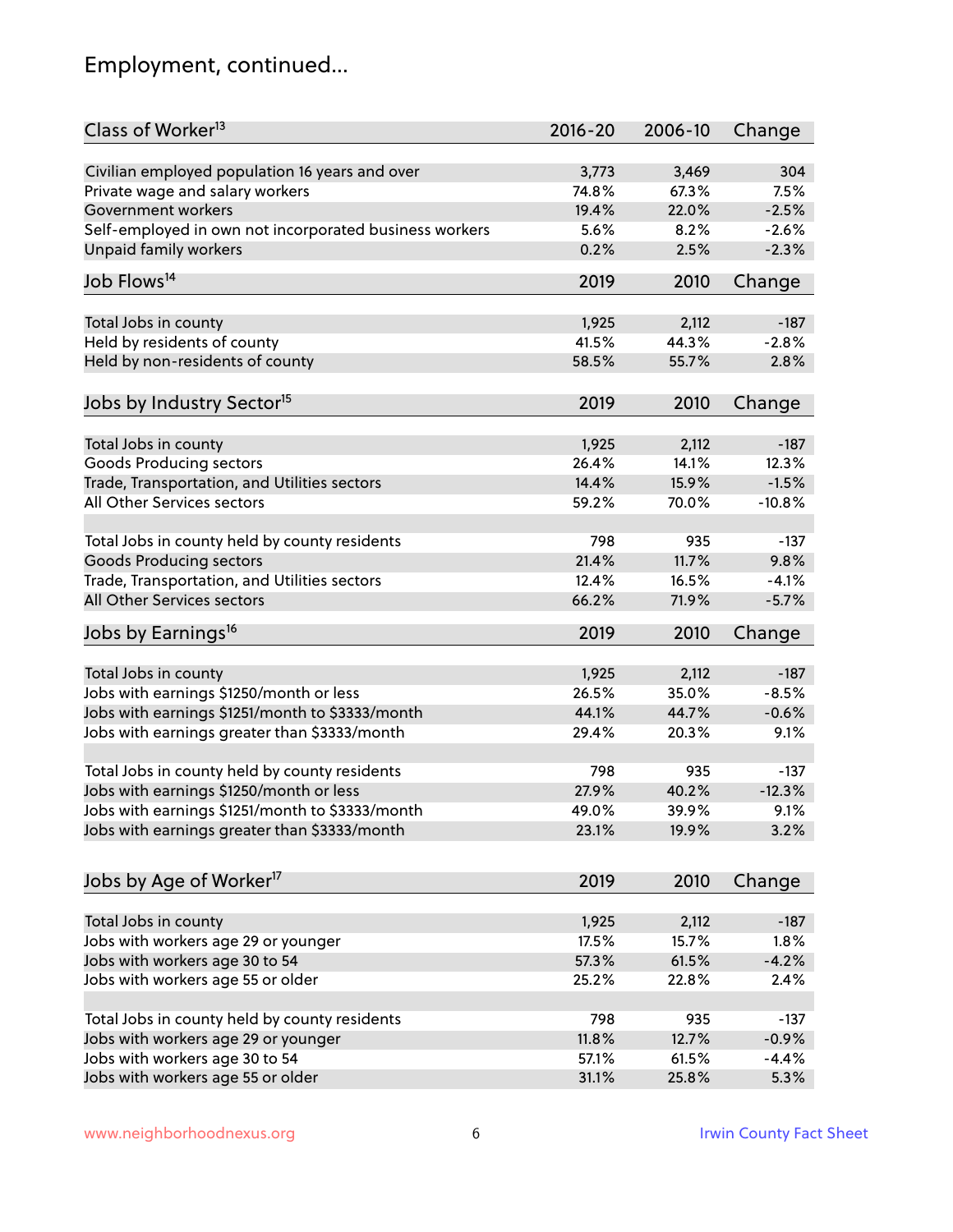#### Education

| Early Learning <sup>18</sup>                        |             |         | 2022            |
|-----------------------------------------------------|-------------|---------|-----------------|
| Licensed Capacity of Early Learning Centers         |             |         | 12 <sup>2</sup> |
| Licenced capacity per 1,000 children ages 0-4       |             |         | 23.3            |
| School Enrollment <sup>19</sup>                     | 2022        | 2010    | Change          |
|                                                     |             |         |                 |
| <b>Enrolled in Public School</b>                    | 1,617       | 1,751   | $-134$          |
| White                                               | 57.3%       | 61.1%   | $-3.8%$         |
| <b>Black or African-American</b>                    | 34.5%       | 34.2%   | 0.4%            |
| Asian                                               | 0.4%        | 0.0%    | 0.4%            |
| <b>Native American</b>                              | 0.0%        | 0.0%    | 0.0%            |
| Pacific Islander                                    | 0.0%        | 0.0%    | 0.0%            |
| <b>Biracial or Multi-Racial</b>                     | 2.5%        | 0.0%    | 2.5%            |
| Hispanic or Latino                                  | 5.3%        | 3.0%    | 2.3%            |
| Georgia Milestones: 3rd Grade Reading <sup>20</sup> |             |         | 2019            |
|                                                     |             |         |                 |
| Number of Students Tested                           |             |         | 121             |
| Proficient or Distinguished                         |             |         | 33.1%           |
| Georgia Milestones: 8th Grade Math <sup>21</sup>    |             |         | 2019            |
| <b>Number of Students Tested</b>                    |             |         | 147             |
| Proficient or Distinguished                         |             |         | 27.9%           |
|                                                     |             |         |                 |
| Graduation Rates <sup>22</sup>                      | 2021        | 2012    | Change          |
| Cohort                                              | 123         | 120     | 3               |
| <b>High School Graduation Rate</b>                  | 92.7%       | 65.8%   | 26.8%           |
|                                                     |             |         |                 |
| Educational Attainment <sup>23</sup>                | $2016 - 20$ | 2006-10 | Change          |
| Population 25 years and over                        | 6,463       | 6,381   | 82              |
| Less than 9th grade                                 | 3.7%        | 10.2%   | $-6.4%$         |
| 9th to 12th grade, no diploma                       | 15.1%       | 19.5%   | $-4.4%$         |
| High school graduate (includes equivalency)         | 36.6%       | 37.2%   | $-0.7%$         |
| Some college, no degree                             | 19.5%       | 16.8%   | 2.7%            |
| Associate's degree                                  | 8.0%        | 7.1%    | 0.9%            |
| Bachelor's degree                                   | 8.8%        | 4.1%    | $4.7\%$ *       |
| Graduate or professional degree                     | 8.4%        | 5.2%    |                 |
|                                                     |             |         | 3.2%            |
| Percent high school graduate or higher              | 81.2%       | 70.3%   | 10.9%           |
| Percent bachelor's degree or higher                 | 17.2%       | 9.2%    | $7.9\%*$        |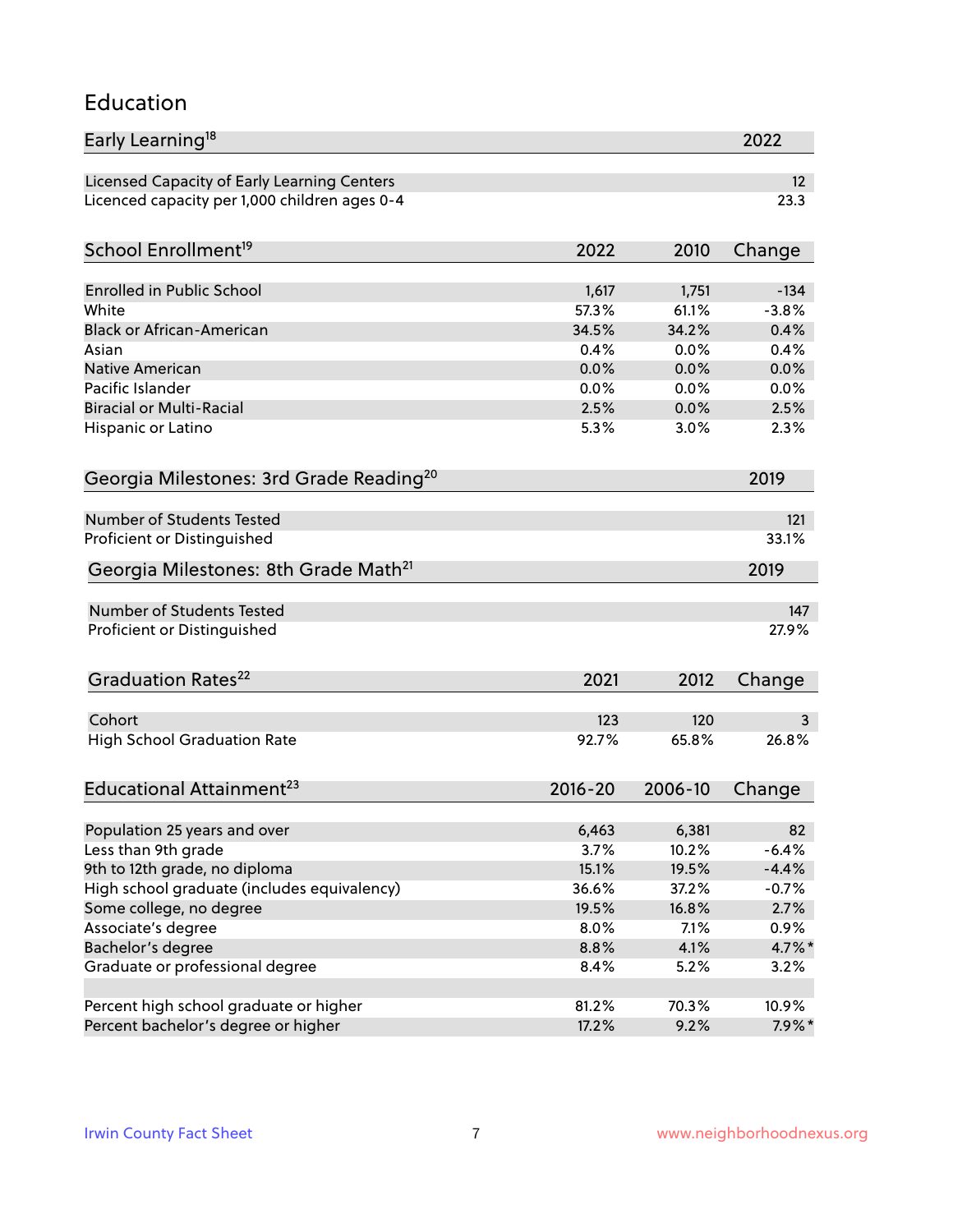#### Housing

| Households by Type <sup>24</sup>                     | 2016-20     | 2006-10 | Change     |
|------------------------------------------------------|-------------|---------|------------|
|                                                      |             |         |            |
| <b>Total households</b>                              | 3,477       | 3,339   | 138        |
| Family households (families)                         | 65.0%       | 74.1%   | $-9.1%$    |
| With own children under 18 years                     | 27.1%       | 27.6%   | $-0.5%$    |
| Married-couple family                                | 49.2%       | 55.0%   | $-5.8%$    |
| With own children of the householder under 18 years  | 17.4%       | 22.1%   | $-4.7%$    |
| Male householder, no wife present, family            | 1.8%        | 3.7%    | $-1.9%$    |
| With own children of the householder under 18 years  | 0.4%        | 0.0%    | 0.4%       |
| Female householder, no husband present, family       | 14.1%       | 15.5%   | $-1.4%$    |
| With own children of the householder under 18 years  | 9.3%        | 5.5%    | 3.8%       |
| Nonfamily households                                 | 35.0%       | 25.9%   | $9.1\%$ *  |
| Householder living alone                             | 33.0%       | 23.4%   | $9.5%$ *   |
| 65 years and over                                    | 15.7%       | 11.7%   | 4.0%       |
|                                                      |             |         |            |
| Households with one or more people under 18 years    | 30.9%       | 32.3%   | $-1.4%$    |
| Households with one or more people 65 years and over | 34.4%       | 30.1%   | 4.3%       |
|                                                      |             |         |            |
| Average household size                               | 2.65        | 2.51    | 0.14       |
| Average family size                                  | 3.39        | 2.93    | 0.47       |
| Housing Occupancy <sup>25</sup>                      | $2016 - 20$ | 2006-10 | Change     |
|                                                      |             |         |            |
| Total housing units                                  | 4,086       | 4,065   | 21         |
| Occupied housing units                               | 85.1%       | 82.1%   | 3.0%       |
| Vacant housing units                                 | 14.9%       | 17.9%   | $-3.0%$    |
|                                                      |             |         |            |
| Homeowner vacancy rate                               | 1.7         | 3.3     | $-1.6$     |
| Rental vacancy rate                                  | 3.0         | 6.5     | $-3.5$     |
|                                                      |             |         |            |
| Units in Structure <sup>26</sup>                     | 2016-20     | 2006-10 | Change     |
|                                                      |             |         |            |
| Total housing units                                  | 4,086       | 4,065   | 21         |
| 1-unit, detached                                     | 71.6%       | 67.8%   | 3.8%       |
| 1-unit, attached                                     | 2.7%        | 0.5%    | $2.2\%$ *  |
| 2 units                                              | 3.2%        | 1.4%    | 1.8%       |
| 3 or 4 units                                         | 1.5%        | 1.6%    | $-0.1%$    |
| 5 to 9 units                                         | 1.7%        | 0.0%    | 1.7%       |
| 10 to 19 units                                       | 0.0%        | 0.5%    | $-0.5%$    |
| 20 or more units                                     | 0.0%        | 0.0%    | 0.0%       |
| Mobile home                                          | 18.8%       | 28.2%   | $-9.4\%$ * |
| Boat, RV, van, etc.                                  | 0.5%        | 0.0%    | 0.5%       |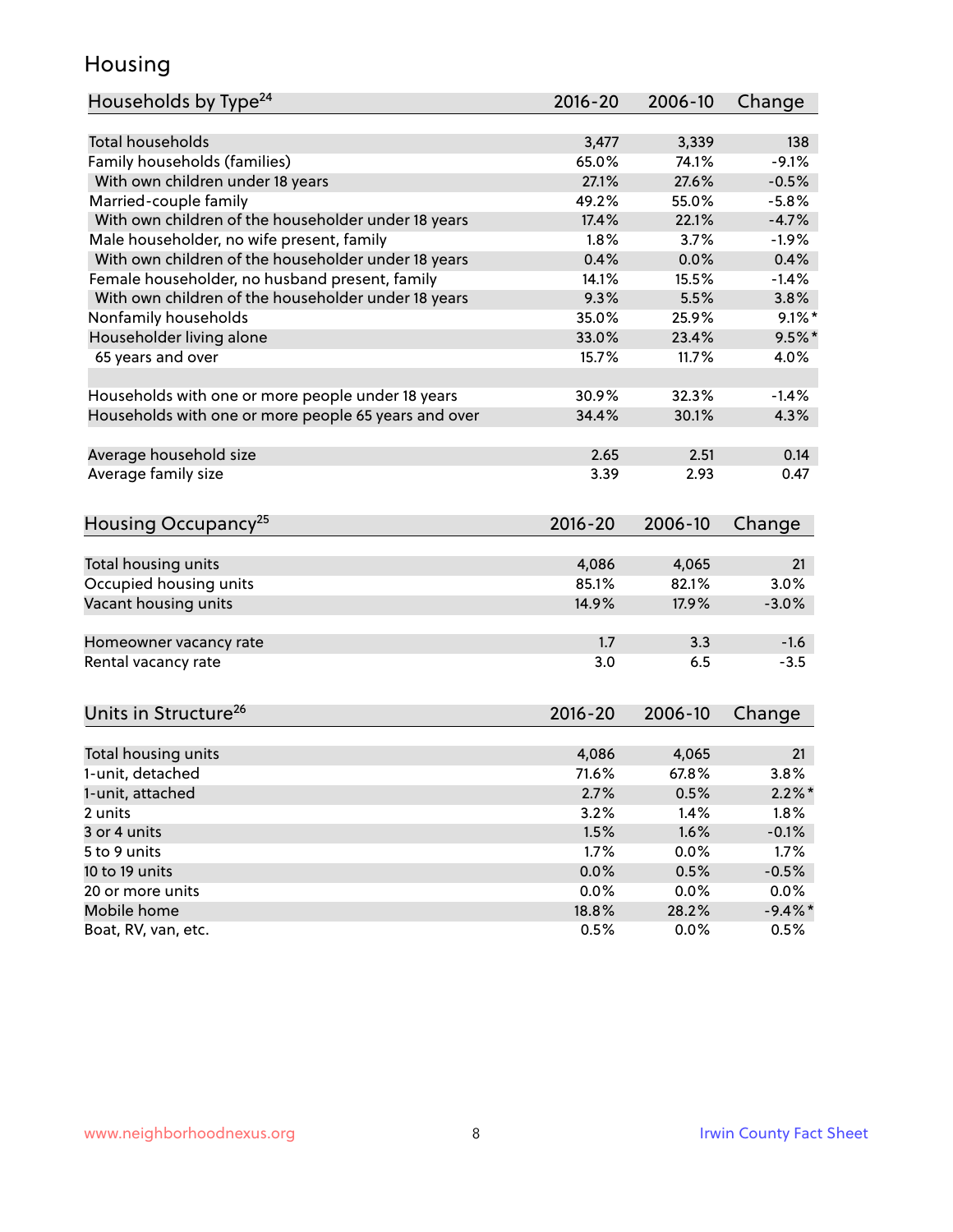# Housing, Continued...

| Year Structure Built <sup>27</sup>             | 2016-20     | 2006-10 | Change    |
|------------------------------------------------|-------------|---------|-----------|
| Total housing units                            | 4,086       | 4,065   | 21        |
| Built 2014 or later                            | 3.1%        | (X)     | (X)       |
| Built 2010 to 2013                             | 2.2%        | (X)     | (X)       |
| Built 2000 to 2009                             | 7.1%        | 8.2%    | $-1.1%$   |
| Built 1990 to 1999                             | 17.5%       | 19.7%   | $-2.2%$   |
| Built 1980 to 1989                             | 19.0%       | 18.5%   | 0.4%      |
| Built 1970 to 1979                             | 17.7%       | 14.4%   | 3.3%      |
| Built 1960 to 1969                             | 7.2%        | 12.0%   | $-4.8%$   |
| Built 1950 to 1959                             | 13.2%       | 11.5%   | 1.8%      |
| Built 1940 to 1949                             | 5.2%        | 4.6%    | 0.6%      |
| Built 1939 or earlier                          | 7.8%        | 11.1%   | $-3.3%$   |
| Housing Tenure <sup>28</sup>                   | $2016 - 20$ | 2006-10 | Change    |
|                                                |             |         |           |
| Occupied housing units                         | 3,477       | 3,339   | 138       |
| Owner-occupied                                 | 69.3%       | 78.8%   | $-9.4%$   |
| Renter-occupied                                | 30.7%       | 21.2%   | 9.4%      |
| Average household size of owner-occupied unit  | 2.70        | 2.57    | 0.13      |
| Average household size of renter-occupied unit | 2.55        | 2.28    | 0.27      |
| Residence 1 Year Ago <sup>29</sup>             | 2016-20     | 2006-10 | Change    |
| Population 1 year and over                     | 9,262       | 9,535   | $-273*$   |
| Same house                                     | 90.9%       | 83.9%   | 7.0%      |
| Different house in the U.S.                    | 8.9%        | 15.2%   | $-6.3%$   |
| Same county                                    | 2.7%        | 5.6%    | $-2.8%$   |
| Different county                               | 6.2%        | 9.6%    | $-3.5%$   |
| Same state                                     | 5.5%        | 7.2%    | $-1.7%$   |
| Different state                                | 0.7%        | 2.5%    | $-1.8%$   |
| Abroad                                         | 0.2%        | 0.9%    | $-0.7%$   |
| Value of Housing Unit <sup>30</sup>            | $2016 - 20$ | 2006-10 | Change    |
|                                                |             |         |           |
| Owner-occupied units                           | 2,411       | 2,630   | $-219$    |
| Less than \$50,000                             | 23.4%       | 27.0%   | $-3.7%$   |
| \$50,000 to \$99,999                           | 35.6%       | 41.1%   | $-5.6%$   |
| \$100,000 to \$149,999                         | 20.5%       | 13.5%   | 7.0%      |
| \$150,000 to \$199,999                         | 6.8%        | 8.5%    | $-1.6%$   |
| \$200,000 to \$299,999                         | 8.4%        | 4.3%    | $4.1\%$ * |
| \$300,000 to \$499,999                         | 1.7%        | 3.7%    | $-1.9%$   |
| \$500,000 to \$999,999                         | 3.0%        | 0.8%    | $2.2\%$ * |
| \$1,000,000 or more                            | 0.5%        | 1.0%    | $-0.5%$   |
| Median (dollars)                               | 83,200      | 77,500  | 5,700*    |
| Mortgage Status <sup>31</sup>                  | 2016-20     | 2006-10 | Change    |
| Owner-occupied units                           | 2,411       | 2,630   | $-219$    |
| Housing units with a mortgage                  | 42.6%       | 52.0%   | $-9.4%$   |
| Housing units without a mortgage               | 57.4%       | 48.0%   | $9.4\%$ * |
|                                                |             |         |           |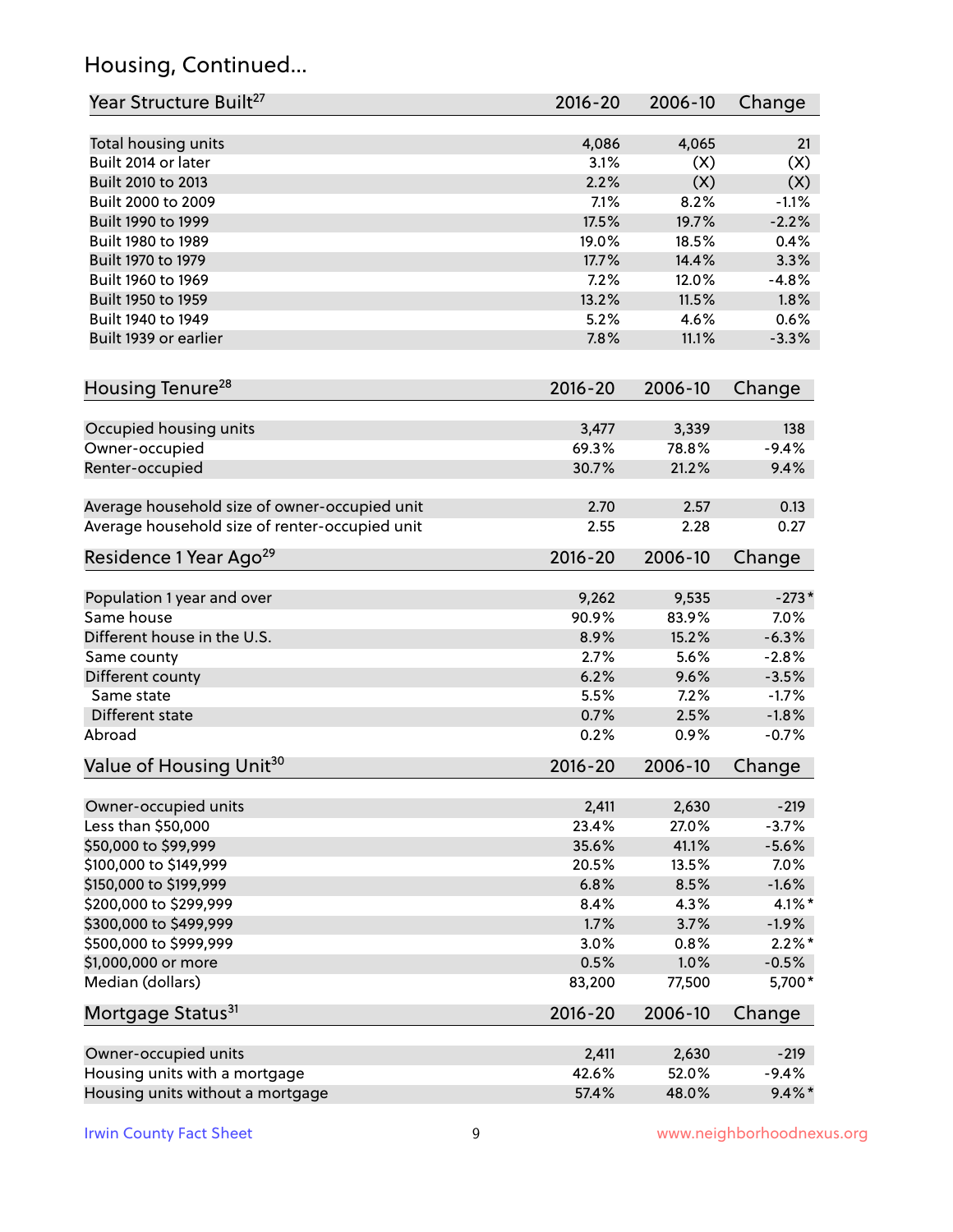# Housing, Continued...

| Selected Monthly Owner Costs <sup>32</sup>                                            | 2016-20 | 2006-10   | Change      |
|---------------------------------------------------------------------------------------|---------|-----------|-------------|
| Housing units with a mortgage                                                         | 1,026   | 1,367     | $-341$      |
| Less than \$300                                                                       | 0.0%    | 0.0%      | 0.0%        |
| \$300 to \$499                                                                        | 2.2%    | 8.2%      | $-6.0%$     |
| \$500 to \$999                                                                        | 50.7%   | 60.5%     | $-9.8%$     |
| \$1,000 to \$1,499                                                                    | 28.6%   | 24.7%     | 3.9%        |
| \$1,500 to \$1,999                                                                    | 6.9%    | 4.8%      | 2.2%        |
| \$2,000 to \$2,999                                                                    | 8.8%    | 1.9%      | $6.9\%$ *   |
| \$3,000 or more                                                                       | 2.8%    | 0.0%      | 2.8%        |
| Median (dollars)                                                                      | 974     | 851       | $123*$      |
|                                                                                       |         |           |             |
| Housing units without a mortgage                                                      | 1,385   | 1,263     | 122         |
| Less than \$150                                                                       | 1.7%    | 4.4%      | $-2.7%$     |
| \$150 to \$249                                                                        | 24.8%   | 20.9%     | 3.9%        |
| \$250 to \$349                                                                        | 33.1%   | 22.8%     | 10.3%       |
| \$350 to \$499                                                                        | 22.2%   | 31.6%     | $-9.4%$     |
| \$500 to \$699                                                                        | 10.6%   | 18.1%     | $-7.5%$     |
| \$700 or more                                                                         | 7.7%    | 2.2%      | $5.5\%$ *   |
| Median (dollars)                                                                      | 318     | 360       | -42         |
| Selected Monthly Owner Costs as a Percentage of<br>Household Income <sup>33</sup>     |         |           | Change      |
| Housing units with a mortgage (excluding units where<br>SMOCAPI cannot be computed)   | 1,026   | 1,328     | $-302$      |
| Less than 20.0 percent                                                                | 53.4%   | 45.9%     | 7.5%        |
| 20.0 to 24.9 percent                                                                  | 12.6%   | 16.9%     | $-4.3%$     |
| 25.0 to 29.9 percent                                                                  | 1.7%    | 13.9%     | $-12.2\%$ * |
| 30.0 to 34.9 percent                                                                  | 9.6%    | 5.1%      | 4.5%        |
| 35.0 percent or more                                                                  | 22.7%   | 18.2%     | 4.5%        |
| Not computed                                                                          | 0       | 39        | $-39$       |
| Housing unit without a mortgage (excluding units where<br>SMOCAPI cannot be computed) | 1,292   | 1,263     | 29          |
| Less than 10.0 percent                                                                | 47.0%   | 34.7%     | 12.3%       |
| 10.0 to 14.9 percent                                                                  | 28.7%   | 30.5%     | $-1.8%$     |
| 15.0 to 19.9 percent                                                                  | 7.4%    | 18.4%     | $-11.0\%$ * |
| 20.0 to 24.9 percent                                                                  | 7.2%    | 6.3%      | 0.9%        |
| 25.0 to 29.9 percent                                                                  | 3.1%    | 4.0%      | $-0.9%$     |
| 30.0 to 34.9 percent                                                                  | 0.6%    | 1.3%      | $-0.6%$     |
| 35.0 percent or more                                                                  | 6.0%    | 4.8%      | 1.1%        |
| Not computed                                                                          | 93      | $\pmb{0}$ | 93          |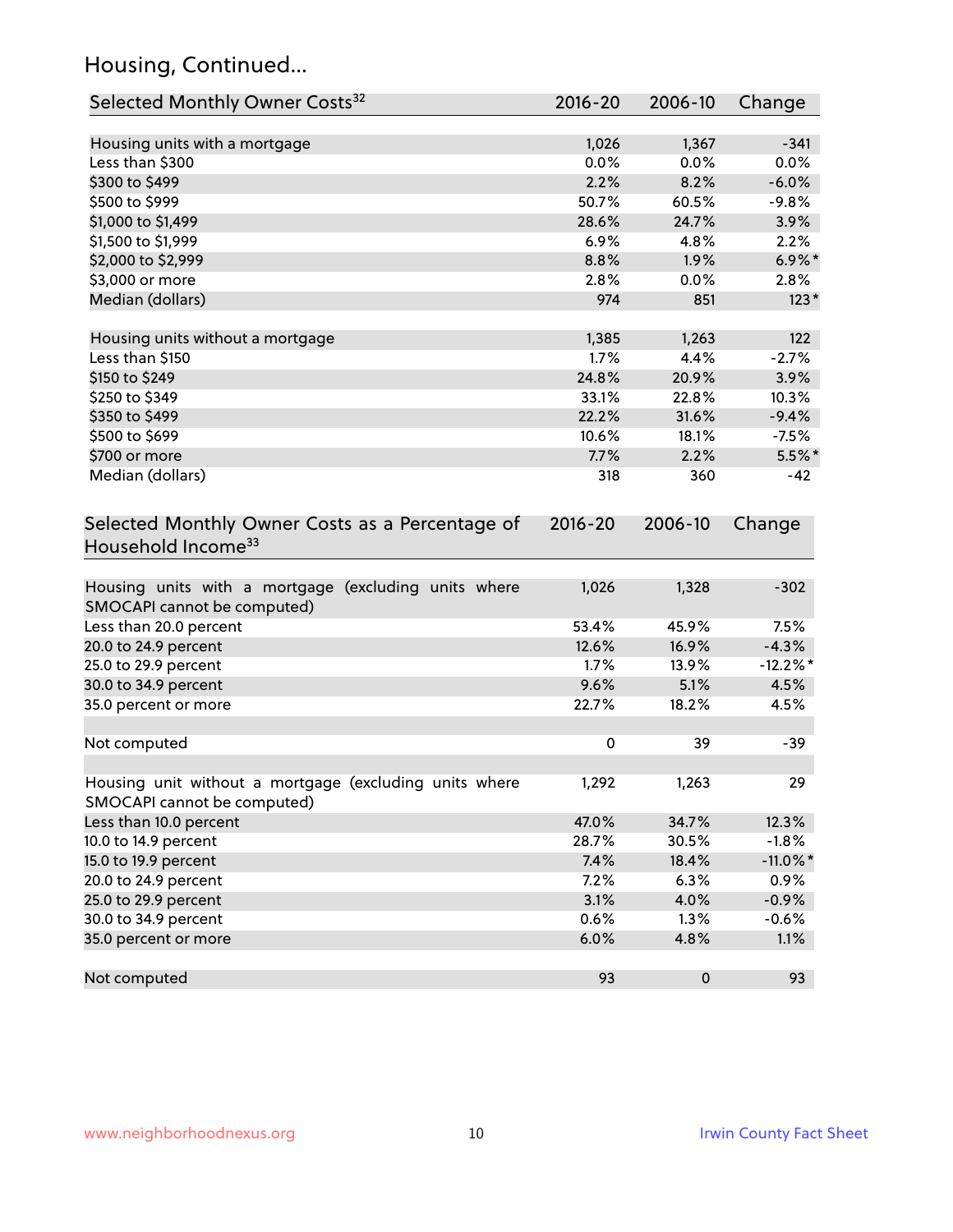# Housing, Continued...

| Gross Rent <sup>34</sup>                                                       | 2016-20 | 2006-10 | Change      |
|--------------------------------------------------------------------------------|---------|---------|-------------|
|                                                                                |         |         |             |
| Occupied units paying rent                                                     | 831     | 462     | $369*$      |
| Less than \$200                                                                | 7.9%    | 5.2%    | 2.7%        |
| \$200 to \$499                                                                 | 31.5%   | 30.3%   | 1.2%        |
| \$500 to \$749                                                                 | 32.5%   | 46.3%   | $-13.8%$    |
| \$750 to \$999                                                                 | 26.5%   | 18.2%   | 8.3%        |
| \$1,000 to \$1,499                                                             | 1.6%    | 0.0%    | 1.6%        |
| \$1,500 to \$1,999                                                             | 0.0%    | 0.0%    | 0.0%        |
| \$2,000 or more                                                                | 0.0%    | 0.0%    | 0.0%        |
| Median (dollars)                                                               | 582     | 542     | 40          |
| No rent paid                                                                   | 235     | 247     | $-12$       |
| Gross Rent as a Percentage of Household Income <sup>35</sup>                   | 2016-20 | 2006-10 | Change      |
|                                                                                |         |         |             |
| Occupied units paying rent (excluding units where GRAPI<br>cannot be computed) | 816     | 462     | $354*$      |
| Less than 15.0 percent                                                         | 29.8%   | 25.3%   | 4.5%        |
| 15.0 to 19.9 percent                                                           | 6.5%    | 4.3%    | 2.2%        |
| 20.0 to 24.9 percent                                                           | 11.8%   | 8.0%    | 3.8%        |
| 25.0 to 29.9 percent                                                           | 9.6%    | 4.1%    | 5.4%        |
| 30.0 to 34.9 percent                                                           | 9.3%    | 25.8%   | $-16.4\%$ * |
| 35.0 percent or more                                                           | 33.1%   | 32.5%   | 0.6%        |
|                                                                                |         |         |             |
| Not computed                                                                   | 250     | 247     | 3           |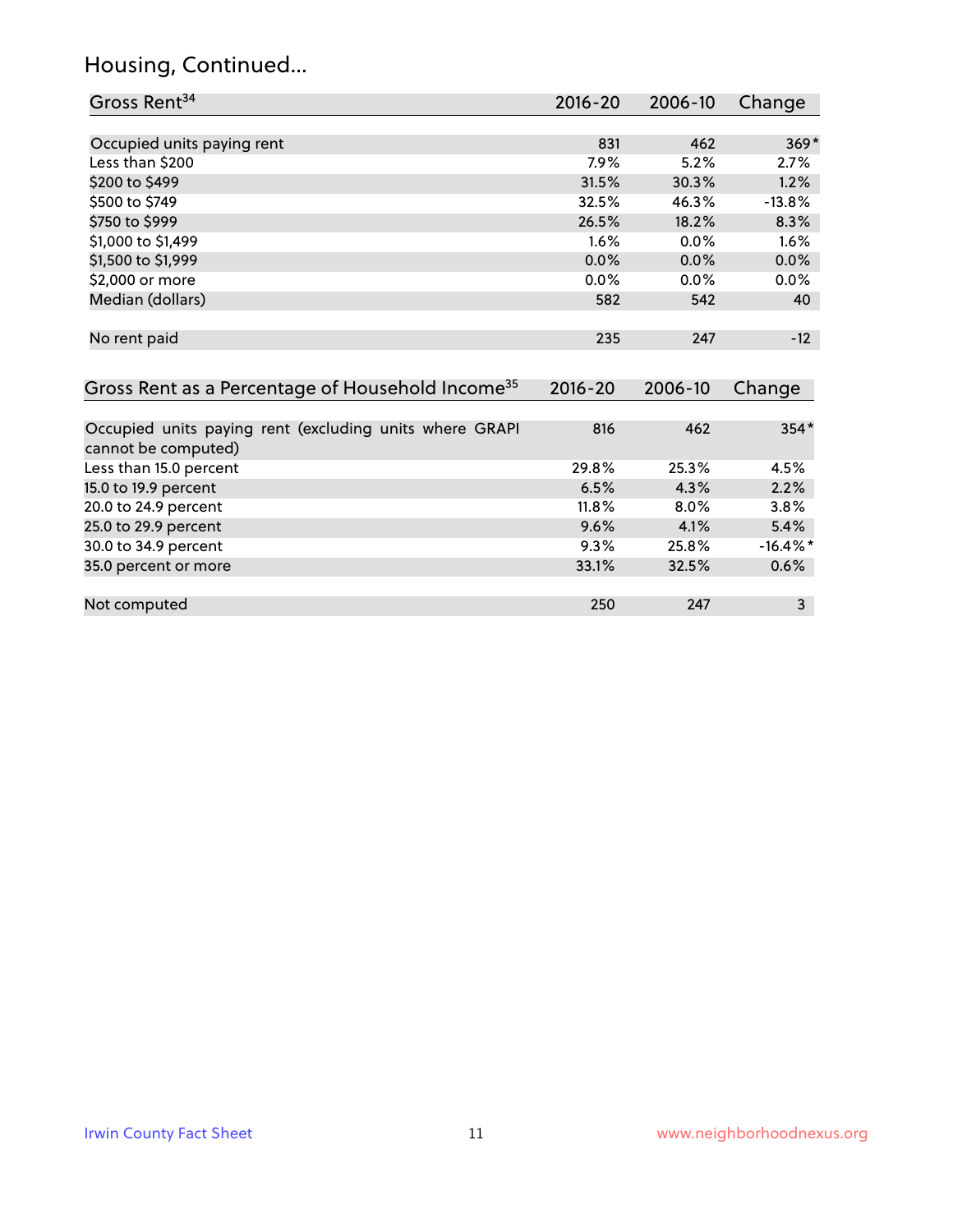# Community Involvement

| Voter Registration and Turnout <sup>36</sup> | 2020  |
|----------------------------------------------|-------|
|                                              |       |
| Active registered voters                     | 6.014 |
| Number voted in Presidential election        | 4.132 |
| Percent voted in Presidential election       | 68.7% |

#### Transportation

| Commuting to Work <sup>37</sup>           | 2016-20     | 2006-10 | Change     |
|-------------------------------------------|-------------|---------|------------|
|                                           |             |         |            |
| Workers 16 years and over                 | 3,752       | 3,172   | 580        |
| Car, truck, or van - drove alone          | 86.8%       | 73.1%   | 13.7%      |
| Car, truck, or van - carpooled            | 4.6%        | 19.4%   | $-14.9%$ * |
| Public transportation (excluding taxicab) | $0.0\%$     | 0.7%    | $-0.7%$    |
| Walked                                    | $1.3\%$     | 0.9%    | 0.4%       |
| Other means                               | 4.4%        | 1.5%    | $2.9\%$ *  |
| Worked at home                            | 3.0%        | 4.3%    | $-1.3%$    |
|                                           |             |         |            |
| Mean travel time to work (minutes)        | 23.1        | 22.9    | 0.1        |
|                                           |             |         |            |
| Vehicles Available <sup>38</sup>          | $2016 - 20$ | 2006-10 | Change     |
|                                           |             |         |            |
| Occupied housing units                    | 3,477       | 3,339   | 138        |
| No vehicles available                     | 7.3%        | 13.9%   | $-6.6%$    |
| 1 vehicle available                       | 33.4%       | 20.5%   | 12.9%*     |
| 2 vehicles available                      | 33.9%       | 41.4%   | $-7.5\%$ * |
| 3 or more vehicles available              | 25.4%       | 24.3%   | $1.1\%$    |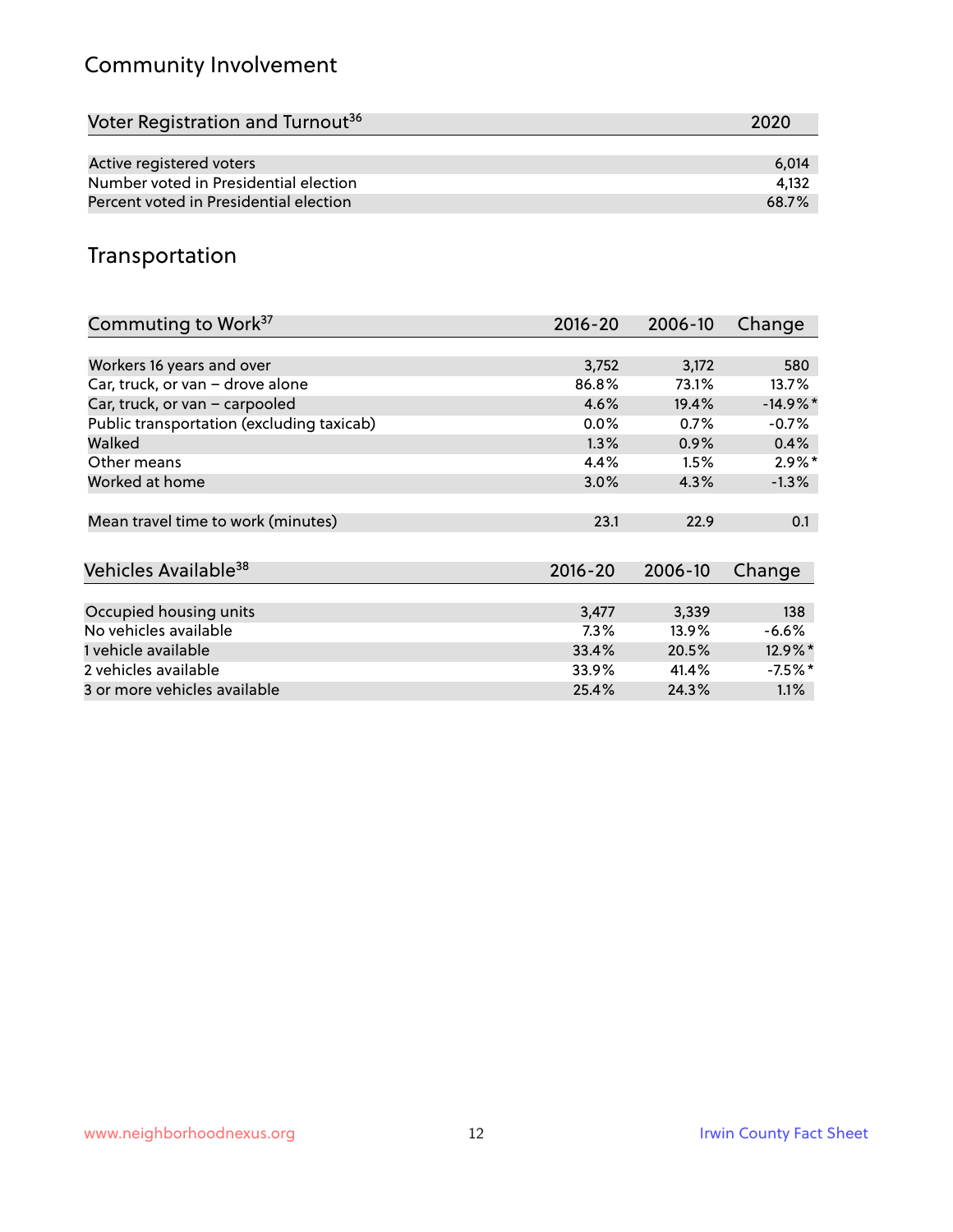#### Health

| Health Insurance coverage <sup>39</sup> | 2016-20 |
|-----------------------------------------|---------|
|-----------------------------------------|---------|

| Civilian Noninstitutionalized Population                | 9,246 |
|---------------------------------------------------------|-------|
| With health insurance coverage                          | 81.9% |
| With private health insurance coverage                  | 54.9% |
| With public health coverage                             | 39.9% |
| No health insurance coverage                            | 18.1% |
| Civilian Noninstitutionalized Population Under 19 years | 2,160 |
| No health insurance coverage                            | 12.8% |
| Civilian Noninstitutionalized Population 19 to 64 years | 5,369 |
| In labor force:                                         | 3,881 |
| Employed:                                               | 3,410 |
| With health insurance coverage                          | 83.0% |
| With private health insurance coverage                  | 36.7% |
| With public coverage                                    | 12.0% |
| No health insurance coverage                            | 17.0% |
| Unemployed:                                             | 471   |
| With health insurance coverage                          | 37.4% |
| With private health insurance coverage                  | 36.7% |
| With public coverage                                    | 8.1%  |
| No health insurance coverage                            | 62.6% |
| Not in labor force:                                     | 1,488 |
| With health insurance coverage                          | 64.9% |
| With private health insurance coverage                  | 35.4% |
| With public coverage                                    | 38.0% |
| No health insurance coverage                            | 35.1% |

# **Health Factors Most Recent** And The Control of the Control of The Control of The Control of The Control of The Control of The Control of The Control of The Control of The Control of The Control of The Control of The Contr

| Premature Death (YPLL before age 75 per 100,000 population, age-adjusted) <sup>40</sup> | 12,428.4 |
|-----------------------------------------------------------------------------------------|----------|
| Average number of Physically Unhealthy Days <sup>41</sup>                               | 5.4      |
| Average number of Mentally Unhealthy Days <sup>42</sup>                                 | 5.8      |
| Low Birthweight Births <sup>43</sup>                                                    | 13.1%    |
| Diabetes Prevalence <sup>44</sup>                                                       | 13.8%    |
| HIV Prevalence (per 100,000 population) <sup>45</sup>                                   | 904.9    |
| Rate, Deduplicated ER Visits for Asthma, Ages 0-17 <sup>46</sup>                        | 668.9    |